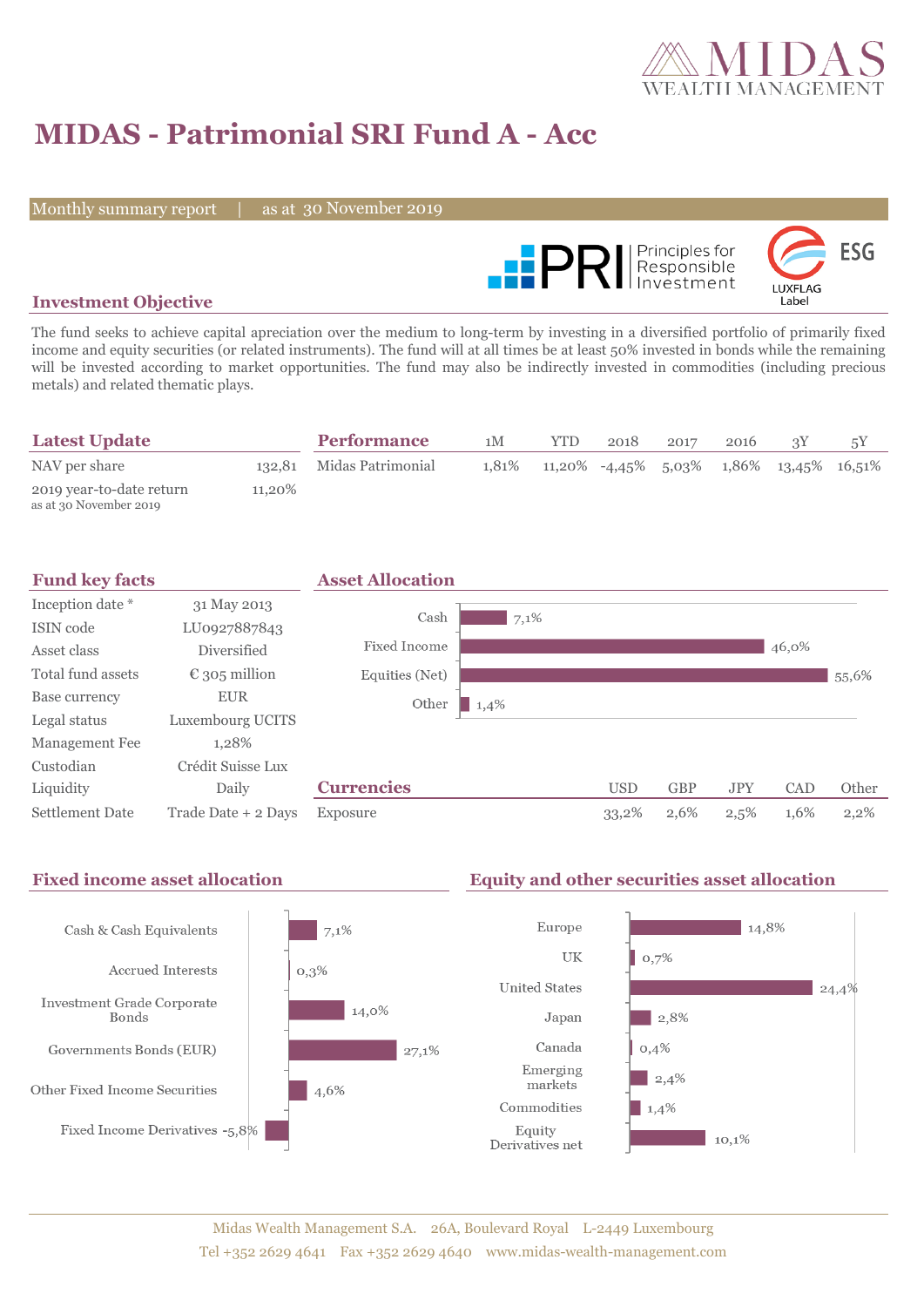

# **MIDAS - Patrimonial SRI Fund A - Acc**

Monthly summary report

as at 30 November 2019

| Top 10 fixed income holdings            | <b>YTM</b> | Rating | Weigh   |
|-----------------------------------------|------------|--------|---------|
| DEUTSCHLAND REP: DBR o 08/15/29         | $-0.3\%$   | AAA    | 2,3%    |
| ALLIANDER: ALLRNV 07/8 04/22/26         | 0,1%       | $AA-$  | 2,1%    |
| NETHERLANDS GOVT: NETHER 0 3/4 07       | $-0,3%$    | AAA    | $2,0\%$ |
| BTPS: BTPS 2 02/01/28                   | 1,1%       | BBB-   | 1,9%    |
| HELLENIC REPUBLI : GGB 4 3/8 08/01/22   | $0.3\%$    | $B+$   | 1,8%    |
| BTPS: BTPS 1 07/15/22                   | 0,2%       | BBB-   | 1,7%    |
| ALTICE FINCO SA : ALTICE 4 3/4 01/15/28 | 4,8%       | $CCC+$ | 1,6%    |
| FRANCE O.A.T.: FRTR 2 05/25/48          | 0.7%       | AA     | 1,5%    |
| DEUTSCHLAND REP : DBR 1 1/4 08/15/48    | 0,2%       | AAA    | 1,5%    |
| EUROPEAN INVT BK : EIB o $3/8$ 07/16/25 | $-0.3%$    | AAA    | 1,4%    |



| Top 10 equity holdings  | Sector                       | Weight  | <b>Equity sector breakdown</b> |                  |  |
|-------------------------|------------------------------|---------|--------------------------------|------------------|--|
| <b>ALTICE NV-A</b>      | Communication Service 3,1%   |         | <b>Consumer Discretionary</b>  | 11,7%            |  |
| <b>FREY</b>             | <b>Real Estate</b>           | $1,2\%$ | Consumer Staples               | 8,2%             |  |
| <b>APPLE INC</b>        | <b>Information Technolog</b> | $1,1\%$ | Energy                         | 4,1%             |  |
| <b>EQUINIX INC</b>      | <b>Real Estate</b>           | 1,1%    | Financials                     | 10,0%            |  |
| MICROSOFT CORP          | Information Technolog 1,0%   |         | Health Care                    | 10,9%            |  |
| <b>ALPHABET INC-CLA</b> | Communication Service 1,0%   |         | Information Technology         | 20,6%            |  |
| <b>ALTICE USA INC-A</b> | Communication Service 1,0%   |         | Industrials<br>Materials       | 10,1%            |  |
| VISA INC                | <b>Information Technolog</b> | $1,0\%$ | <b>Communication Services</b>  | $0,0\%$<br>17,4% |  |
| RAYTHEON COMPANY        | Industrials                  | $0,9\%$ | Utilities                      | 1,4%             |  |
| PEPSICO INC             | <b>Consumer Staples</b>      | $0,9\%$ | Real Estate                    | 1,5,6%           |  |
|                         |                              |         |                                |                  |  |

### **Top 5 funds and other holdings**

| Amundi Japan TOPIX ETF                            | 2.8%    |
|---------------------------------------------------|---------|
| Quaero Bamboo                                     | 1.5%    |
| <b>ETFS PHYSICAL GOLD</b>                         | 1.4%    |
| iShares STOXX Europe 600 Automobiles & Parts UCIT | $1.0\%$ |